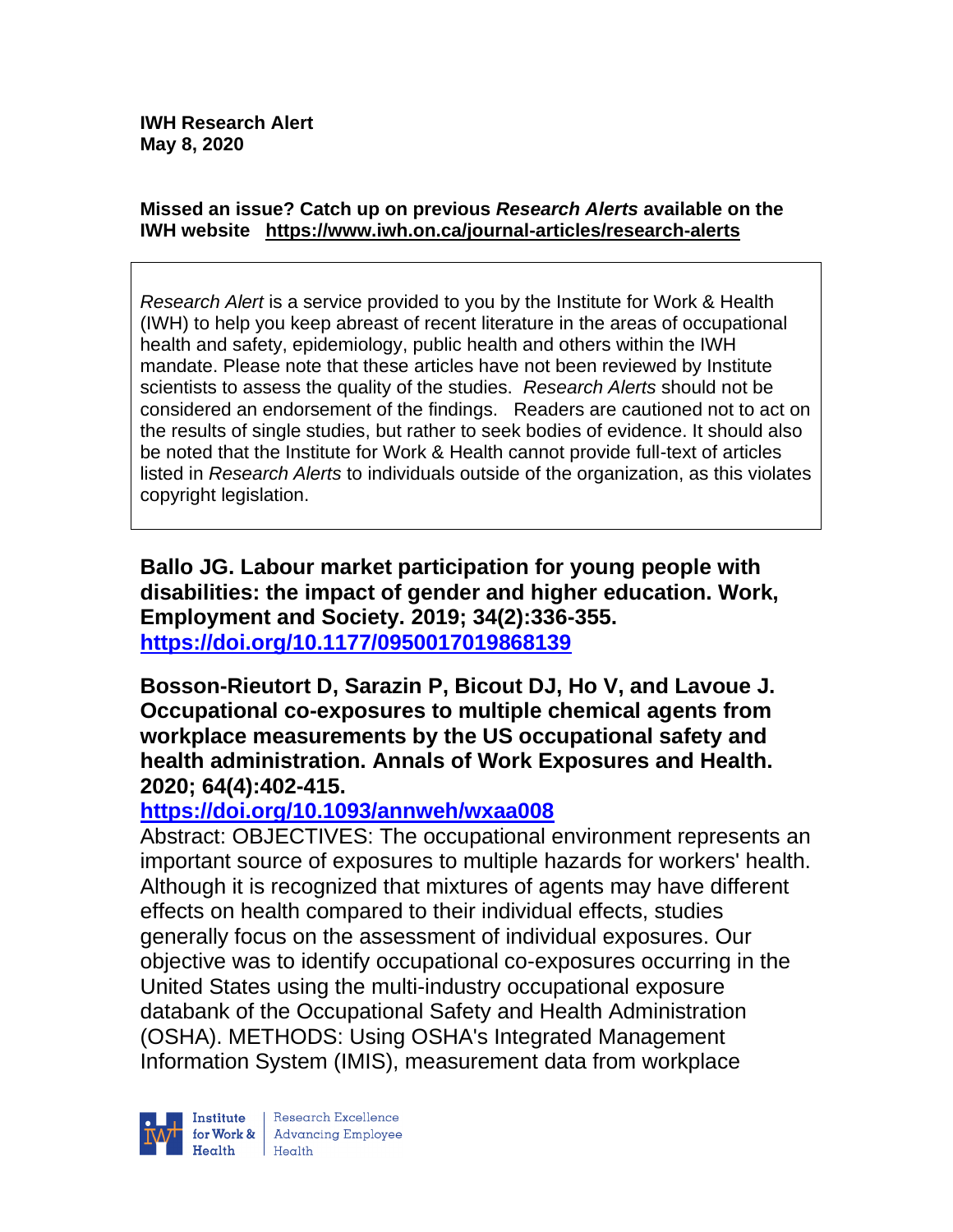inspections occurring from 1979 to 2015 were examined. We defined a workplace situation (WS) by grouping measurements that occurred within a company, within the same occupation (i.e. job title) within 1 year. All agents present in each WS were listed and the resulting databank was analyzed with the Spectrosome approach, a methodology inspired by network science, to determine global patterns of co-exposures. The presence of an agent in a WS was defined either as detected, or measured above 20% of a relevant occupational exposure limit (OEL). RESULTS: Among the 334 648 detected exposure measurements of 105 distinct agents collected from 14 513 US companies, we identified 125 551 WSs, with 31% involving co-exposure. Fifty-eight agents were detected with others in >50% of WSs, 29 with a proportion >80%. Two clusters were highlighted, one for solvents and one for metals. Toluene, xylene, acetone, hexone, 2-butanone, and N-butyl acetate formed the basis of the solvent cluster. The main agents of the metal cluster were zinc, iron, lead, copper, manganese, nickel, cadmium, and chromium. 68 556 WS were included in the analyses based on levels of exposure above 20% of their OEL, with 12.4% of co-exposure. In this analysis, while the metal cluster remained, only the combinations of toluene with xylene or 2-butanone were frequently observed among solvents. An online web application allows the examination of industry specific patterns. CONCLUSIONS: We identified frequent co-exposure situations in the IMIS databank. Using the spectrome approach, we revealed global combination patterns and the agents most often implicated. Future work should endeavor to explore the toxicological effects of prevalent combinations of exposures on workers' health to prioritize research and prevention efforts

**Burgess MG, Brough P, Biggs A, and Hawkes AJ. Why interventions fail: a systematic review of occupational health psychology interventions. International Journal of Stress Management. 2020; 27(2):195-207. <https://doi.org/10.1037/str0000144>** 

**Coggon D, Ntani G, Walker-Bone K, Felli VE, Harari R, Barrero LH, et al. Associations of sickness absence for pain in the low back, neck and shoulders with wider propensity to pain. Occupational & Environmental Medicine. 2020; 77(5):301-308.**

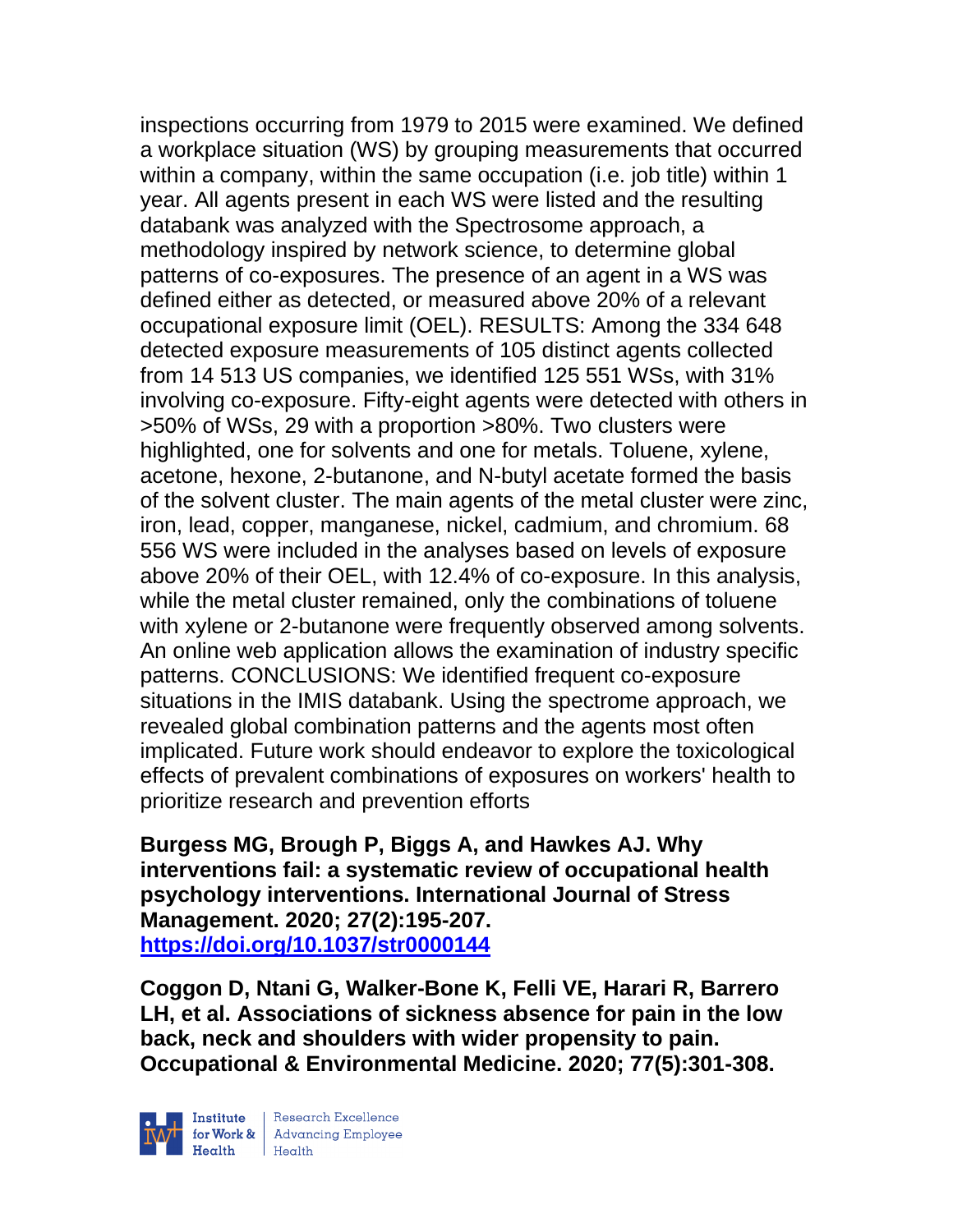**<https://doi.org/10.1136/oemed-2019-106193> [open access]** Abstract: OBJECTIVES: To explore the association of sickness absence ascribed to pain at specific anatomical sites with wider propensity to musculoskeletal pain. METHODS: As part of the CUPID (Cultural and Psychosocial Influences on Disability) study, potential risk factors for sickness absence from musculoskeletal pain were determined for 11 922 participants from 45 occupational groups in 18 countries. After approximately 14 months, 9119 (78%) provided follow-up information about sickness in the past month because of musculoskeletal pain, including 8610 who were still in the same job. Associations with absence for pain at specific anatomical sites were assessed by logistic regression and summarised by ORs with 95% CIs. RESULTS: 861 participants (10%) reported absence from work because of musculoskeletal pain during the month before follow-up. After allowance for potential confounders, risk of absence ascribed entirely to low back pain (n=235) increased with the number of anatomical sites other than low back that had been reported as painful in the year before baseline (ORs 1.6 to 1.7 for >/=4 vs 0 painful sites). Similarly, associations with wider propensity to pain were observed for absence attributed entirely to pain in the neck (ORs up to 2.0) and shoulders (ORs up to 3.4). CONCLUSIONS: Sickness absence for pain at specific anatomical sites is importantly associated with wider propensity to pain, the determinants of which extend beyond established risk factors such as somatising tendency and low mood. Better understanding of why some individuals are generally more prone to musculoskeletal pain might point to useful opportunities for prevention

## **Eslamian F, Jahanjoo F, Dolatkhah N, Pishgahi A, and Pirani A. Relative effectiveness of electroacupuncture and biofeedback in the treatment of neck and upper back myofascial pain: a randomized clinical trial. Archives of Physical Medicine & Rehabilitation. 2020; 101(5):770-780.**

### **<https://doi.org/10.1016/j.apmr.2019.12.009>**

Abstract: OBJECTIVE: To determine the differences between clinical effects of electroacupuncture and biofeedback therapy in addition to conventional treatment in patients with cervical myofascial pain syndrome (MPS). DESIGN: Randomized clinical trial. SETTING: Physical medicine and rehabilitation clinic of a university hospital.



Research Excellence for Work & Advancing Employee<br>Health Health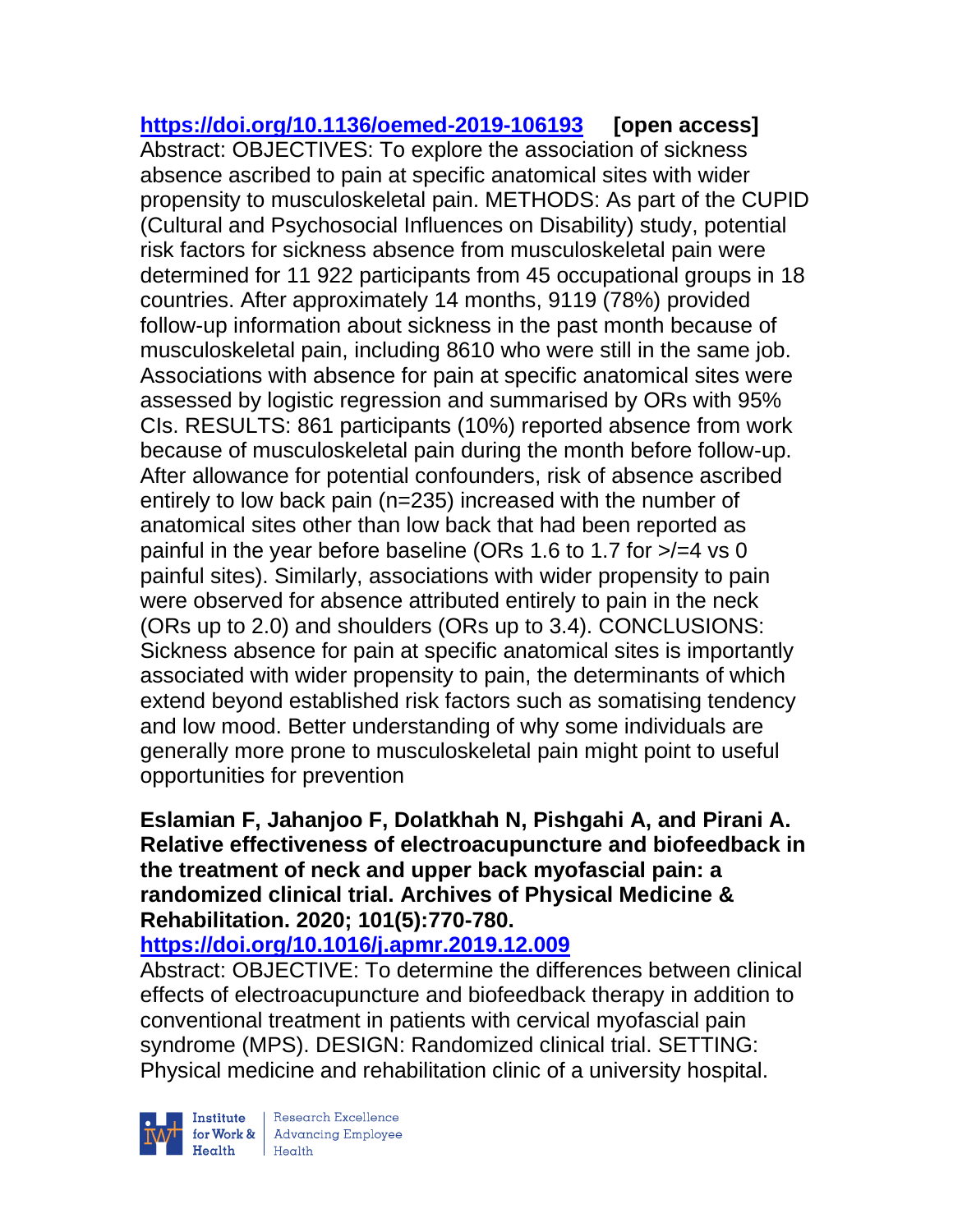PARTICIPANTS: Fifty patients (N=50) aged 25-55 years of both sexes with chronic neck pain diagnosed with MPS (characterized by trigger points within taut bands) were randomly assigned to 2 equal groups of 25 individuals. INTERVENTIONS: The patients in electroacupuncture group were treated with standard acupuncture and concomitant electrical stimulation; those in biofeedback group received visual electromyography biofeedback therapy for muscle activity and relaxation. Both groups received the intervention 2 times a week for a total of 6 sessions. Basic exercise training and medicines were administered for all the patients. MAIN OUTCOME MEASURES: Pain severity based on the visual analog scale (VAS), functional status using Neck Disability Index (NDI), cervical range of motion (ROM) using and inclinometer, and pressure pain threshold (PPT) using an algometer were evaluated before and at 3 and 12 weeks after the treatment. Primary outcome was defined as 20% reduction in the 3-month neck pain and dysfunction compared to baseline, assessed through the NDI. RESULTS: Fifty patients (39 women, 11 men) with a mean age (years) +/- SD of 39.0+/-5.5 and neck pain duration (weeks) of 6.0+/-2.2 were analyzed. All parameters, except for PPT of the lower trapezius and paravertebral muscles were improved significantly in both groups, while baseline values were controlled. The primary outcome was achieved more significantly in the acupuncture group than in the biofeedback group: 20 (80.0%) vs 10 (40.0%); rate ratio=2 with 95% confidence interval (CI), 1.19-3.36; number needed to treat (NNT)=2.5 with 95% CI, 1.54- 6.58. Advantages of acupuncture over biofeedback were observed according to values obtained from the NDI, VAS, extension and left lateral-bending ROM, and PPT on the left upper trapezius after the last session of intervention until 3 months (P<.05). CONCLUSIONS: Both electroacupuncture and biofeedback therapies were found to be effective in management of MPS when integrated with conventional treatment. However, intergroup differences showed priority of acupuncture in some parameters vs biofeedback. Thus, electroacupuncture seems to be a better complementary modality for treatment of MPS in the neck and upper back area

## **Glimne S, Brautaset R, and Osterman C. Visual fatigue during control room work in process industries. Work. 2020; 65(4):903- 914.**

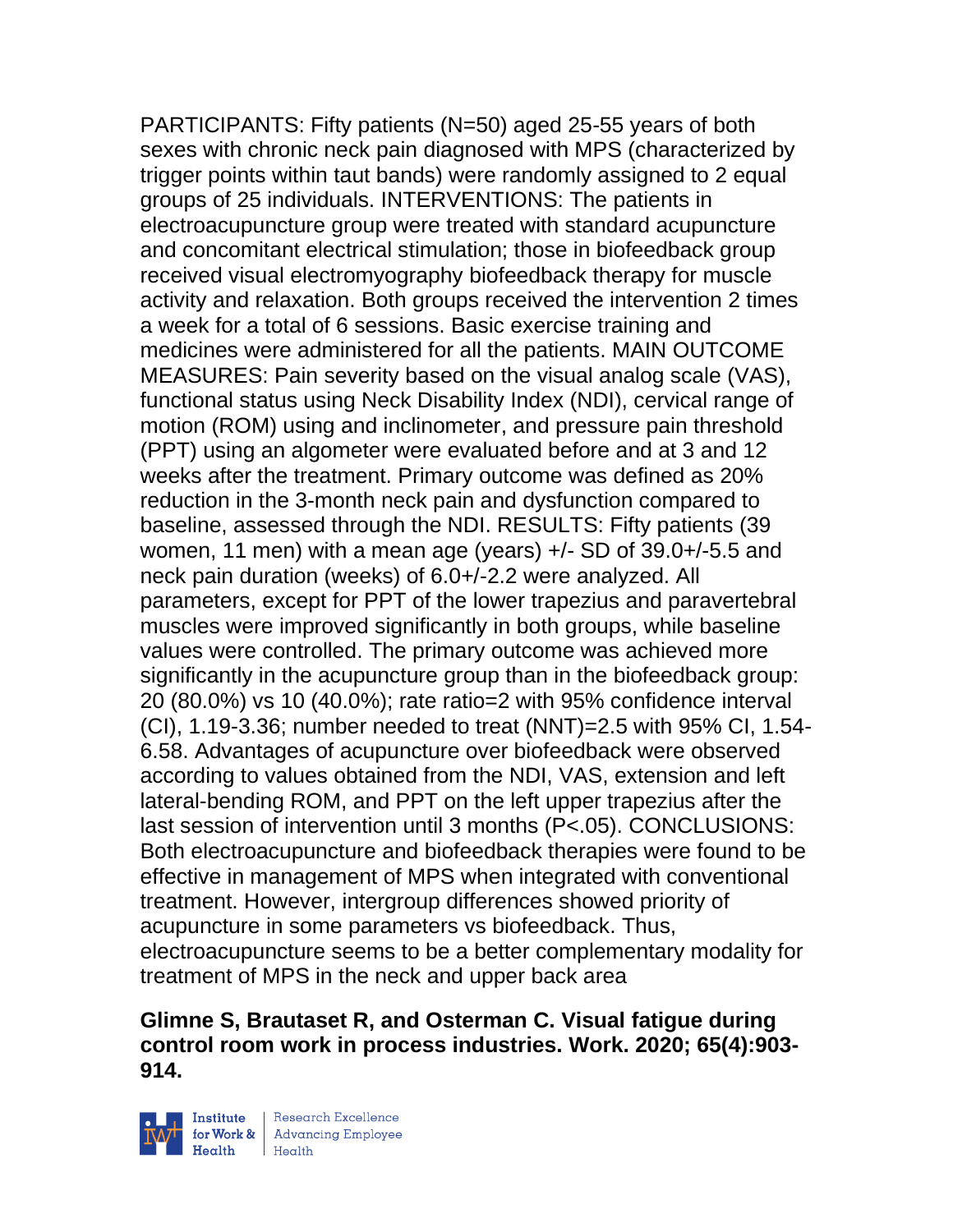## **<https://doi.org/10.3233/WOR-203141>**

Abstract: BACKGROUND: Working in front of computer screens is visually demanding and related to adverse eye symptoms. Occurrence of glare further increases visual fatigue. OBJECTIVE: This paper presents results from an examination of visual ergonomics in control room environments at two Swedish process industries. METHODS: Visual conditions were examined and evaluated in nine control rooms and eighteen process operators answered questions about their perceived workload and visual experiences. RESULTS: When working in the control rooms, the mental workload was rated significantly higher by the participants, compared to experienced performance. The operators further experienced significantly higher visual fatigue and blurred vision compared to double vision and sore eyes. Visual demands were increased in conditions where contrast glare was present, as well as frequent changes of focusing distances, and low contrast between background and characters in computer screens. CONCLUSIONS: Suboptimal visual working conditions in the control rooms contributes to increased visual demands on the operators. Presence of glare is leading to visual fatigue and an unnecessary high mental load. The findings support the relevance of considering principles of general and visual ergonomics when designing and organizing work in control rooms. Workstation design should also be flexible to allow for individual and contextual adjustments

**Harris MA, MacLeod J, Kim J, Pahwa M, Tjepkema M, Peters P, et al. Use of a Canadian population-based surveillance cohort to test relationships between shift work and breast, ovarian, and prostate cancer. Annals of Work Exposures and Health. 2020; 64(4):387-401.** 

# **<https://doi.org/10.1093/annweh/wxaa017>**

Abstract: OBJECTIVES: Shift work with circadian disruption is a suspected human carcinogen. Additional population-representative human studies are needed and large population-based linkage cohorts have been explored as an option for surveillance shift work and cancer risk. This study uses a surveillance linkage cohort and job-exposure matrix to test relationships. METHODS: We estimated associations between shift work and breast, ovarian, and prostate cancer using the population-based Canadian Census Health and



| Research Excellence Financial Research Excellence<br>
Financial Realth<br>
Realth<br>
Realth<br>
Realth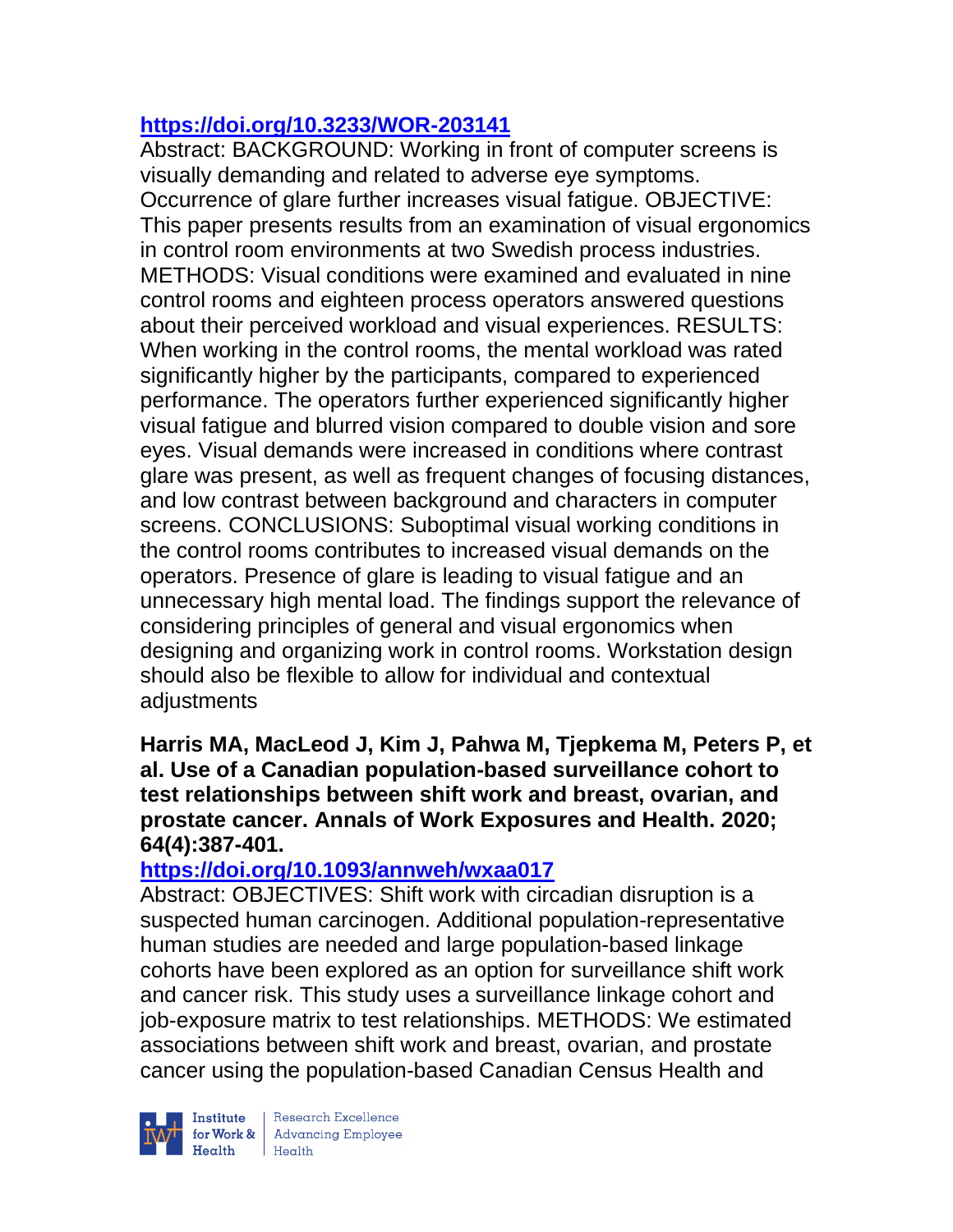Environment Cohort (CanCHEC), linking the 1991 Canadian census to national cancer registry and mortality databases. Prevalence estimates from population labour survey data were used to estimate and assign probability of night, rotating, or evening shifts by occupation and industry. Cohort members were assigned to high (>50%), medium (>25 to 50%), low (>5 to 25%), or no (<5%) probability of exposure categories. Cox proportional hazards modelling was used to estimate associations between shift work exposure and incidence of prostate cancer in men and ovarian and breast cancer in women. RESULTS: The cohort included 1 098 935 men and 939 520 women. Hazard ratios (HRs) indicated null or inverse relationships comparing high probability to no exposure for prostate cancer:  $HR = 0.96$ , 95% confidence interval  $(Cl) = 0.91 - 1.02$ ; breast cancer:  $HR = 0.94$ ,  $95\%$  CI = 0.90-0.99; and ovarian cancer:  $HR = 0.99$ ,  $95\%$  CI = 0.87-1.13. CONCLUSIONS: This study showed inverse and null associations between shift work exposure and incidence of prostate, breast, or ovarian cancer. However, we explore limitations of a surveillance cohort, including a possible healthy worker survivor effect and the possibility that this relationship may require the nuanced exposure detail in primary collection studies to be measurable

#### **Khalifa G, Sharif Z, Sultan M, and Di Rezze B. Workplace accommodations for adults with autism spectrum disorder: a scoping review. Disability and Rehabilitation. 2020; 42(9):1316- 1331.**

## **<https://doi.org/10.1080/09638288.2018.1527952>**

Abstract: Purpose: To identify workplace accommodations that can contribute to obtaining or maintaining employment for adults with autism spectrum disorder in the peer- reviewed literature. Method: A scoping review of peer-reviewed articles published between January 1987 and March 2018 was performed. Three independent reviewers searched seven databases. Inclusion criteria for selected studies included adult with autism participants (>/=18 years), intervention studies that described support for securing or maintaining employment/skills training, and education for employee/employers to support adults with autism. Results were organized based on environmental domains within the World Health Organization's International Classification of Functioning, Disability, and Health: (1)



 $\begin{tabular}{|l|} Institute & Research Excellence \\ \hline for Work & Advancing Employee \\ Health & Health \\ \end{tabular}$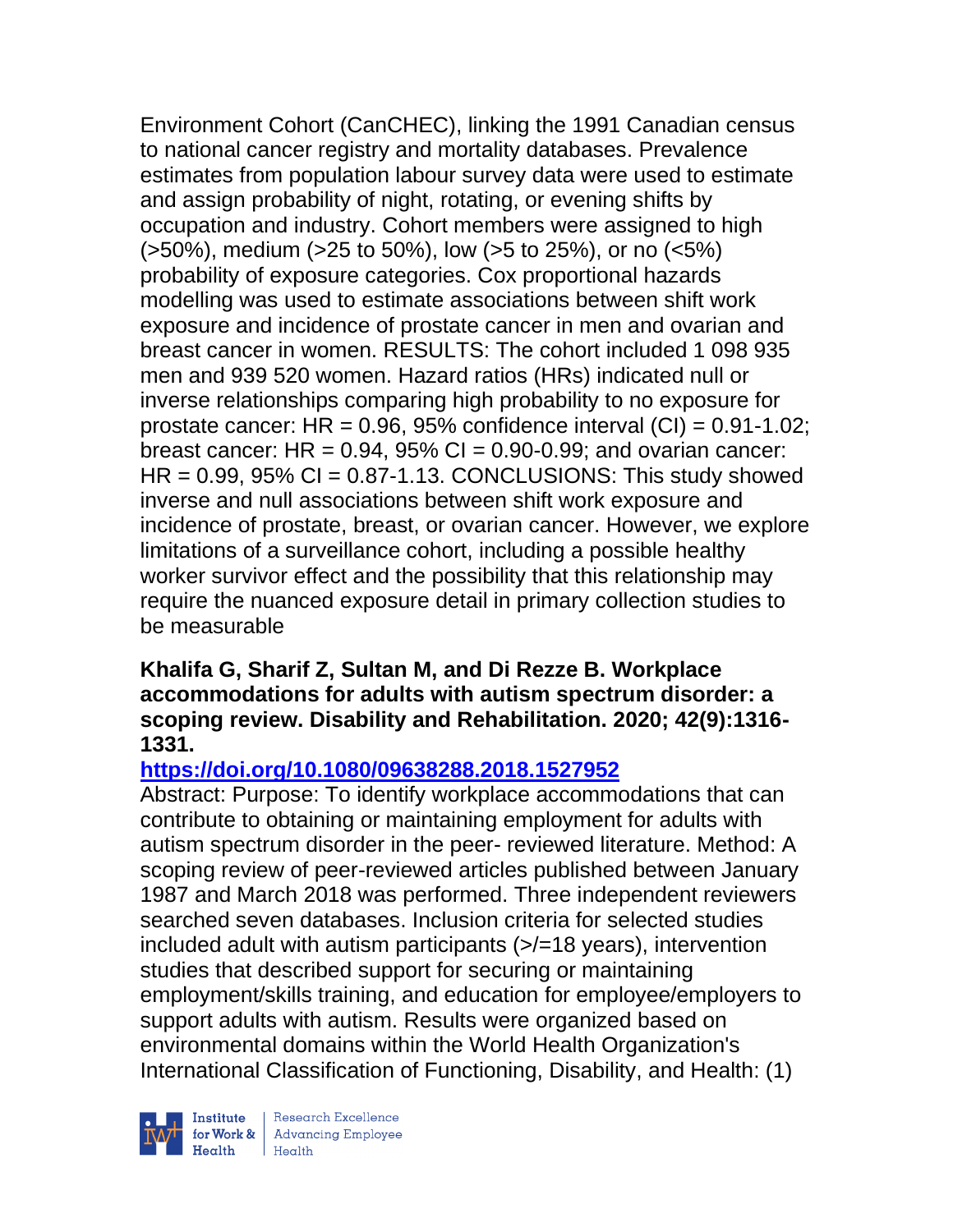natural environment; (2) products and technology; (3) support and relationships; (4) attitudes; (5) services, systems, and policies. Results: The initial search identified 829 articles, of which 25 met the inclusion criteria. The majority of the selected studies described accommodations under more than one environmental domain. Most studies categorized in the Support and Relationships domain were also categorized under another domain. Conclusion: The majority of studies (21) were categorized as providing interventions related to employment support and relationships. One of the most common examples of support involved job coaching using different strategies. Technology is another area that is emerging and requires further exploration. Implications for Rehabilitation Successful workplace strategies for individuals with autism spectrum disorder were: minimizing distractions, reducing noise, and predictable job duties. Environmental considerations related to using technology could play an important role in improving performance and work experience. Employers and co-workers support is an important aspect that contributes to a positive work environment

#### **Lai J, Ma S, Wang Y, Cai Z, Hu J, Wei N, et al. Factors associated with mental health outcomes among health care workers exposed to coronavirus disease 2019. JAMA Network Open. 2020; 3(3):e203976.**

## **<https://doi.org/10.1001/jamanetworkopen.2020.3976> [open access]**

Abstract: Importance: Health care workers exposed to coronavirus disease 2019 (COVID-19) could be psychologically stressed. Objective: To assess the magnitude of mental health outcomes and associated factors among health care workers treating patients exposed to COVID-19 in China. Design, Settings, and Participants: This cross-sectional, survey-based, region-stratified study collected demographic data and mental health measurements from 1257 health care workers in 34 hospitals from January 29, 2020, to February 3, 2020, in China. Health care workers in hospitals equipped with fever clinics or wards for patients with COVID-19 were eligible. Main Outcomes and Measures: The degree of symptoms of depression, anxiety, insomnia, and distress was assessed by the Chinese versions of the 9-item Patient Health Questionnaire, the 7 item Generalized Anxiety Disorder scale, the 7-item Insomnia



 $\begin{tabular}{|l|} Institute & Research Excellence \\ \hline for Work & Advancing Employee \\ Health & Health \\ \end{tabular}$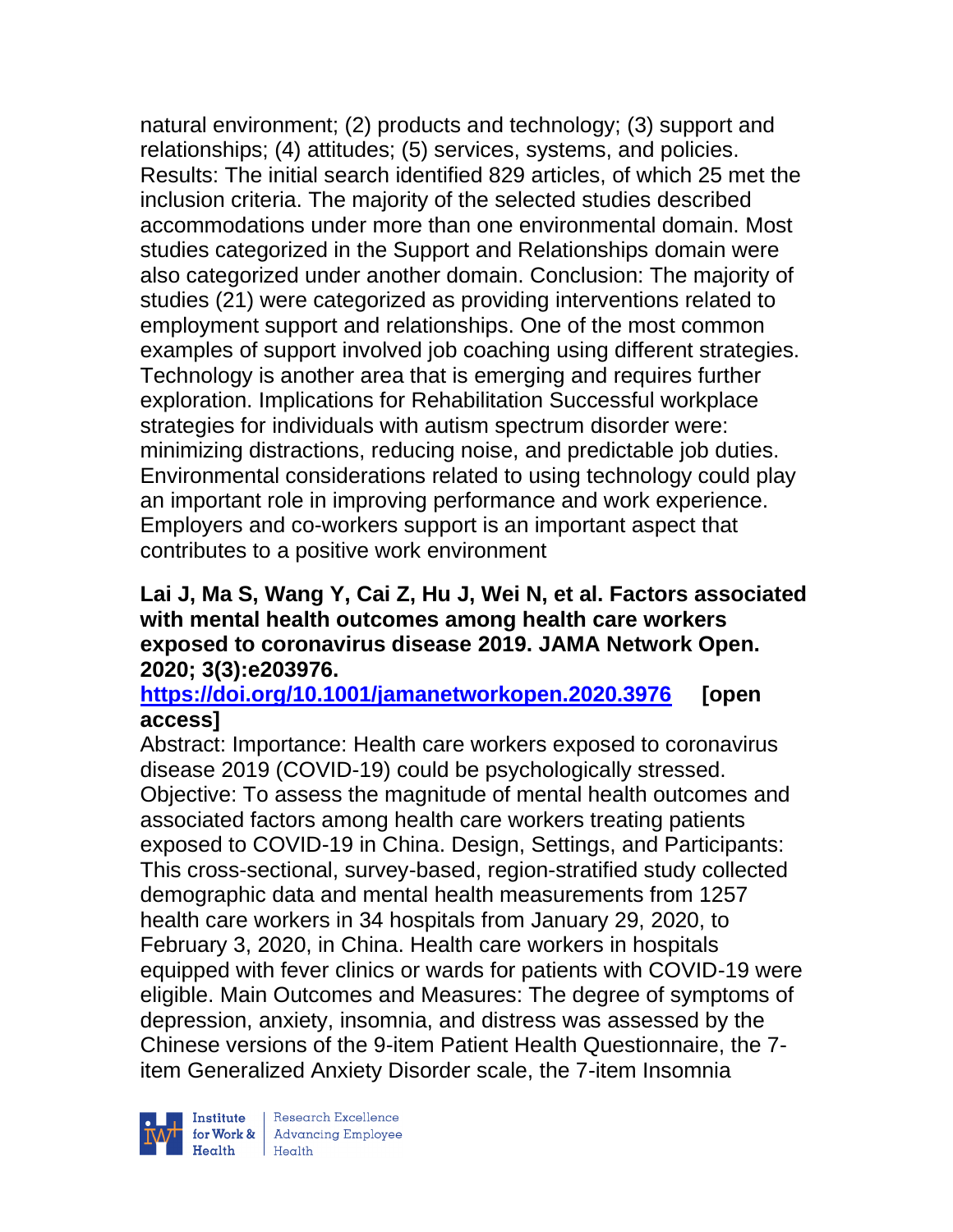Severity Index, and the 22-item Impact of Event Scale-Revised, respectively. Multivariable logistic regression analysis was performed to identify factors associated with mental health outcomes. Results: A total of 1257 of 1830 contacted individuals completed the survey, with a participation rate of 68.7%. A total of 813 (64.7%) were aged 26 to 40 years, and 964 (76.7%) were women. Of all participants, 764 (60.8%) were nurses, and 493 (39.2%) were physicians; 760 (60.5%) worked in hospitals in Wuhan, and 522 (41.5%) were frontline health care workers. A considerable proportion of participants reported symptoms of depression (634 [50.4%]), anxiety (560 [44.6%]), insomnia (427 [34.0%]), and distress (899 [71.5%]). Nurses, women, frontline health care workers, and those working in Wuhan, China, reported more severe degrees of all measurements of mental health symptoms than other health care workers (eg, median [IQR] Patient Health Questionnaire scores among physicians vs nurses: 4.0 [1.0- 7.0] vs 5.0 [2.0-8.0];  $P = .007$ ; median [interquartile range {IQR}] Generalized Anxiety Disorder scale scores among men vs women: 2.0 [0-6.0] vs 4.0 [1.0-7.0]; P < .001; median [IQR] Insomnia Severity Index scores among frontline vs second-line workers: 6.0 [2.0-11.0] vs 4.0 [1.0-8.0]; P < .001; median [IQR] Impact of Event Scale-Revised scores among those in Wuhan vs those in Hubei outside Wuhan and those outside Hubei: 21.0 [8.5-34.5] vs 18.0 [6.0-28.0] in Hubei outside Wuhan and 15.0 [4.0-26.0] outside Hubei; P < .001). Multivariable logistic regression analysis showed participants from outside Hubei province were associated with lower risk of experiencing symptoms of distress compared with those in Wuhan (odds ratio [OR], 0.62; 95% CI, 0.43-0.88; P = .008). Frontline health care workers engaged in direct diagnosis, treatment, and care of patients with COVID-19 were associated with a higher risk of symptoms of depression (OR, 1.52; 95% CI, 1.11-2.09; P = .01), anxiety (OR, 1.57; 95% CI, 1.22-2.02; P < .001), insomnia (OR, 2.97; 95% CI, 1.92-4.60; P < .001), and distress (OR, 1.60; 95% CI, 1.25- 2.04; P < .001). Conclusions and Relevance: In this survey of heath care workers in hospitals equipped with fever clinics or wards for patients with COVID-19 in Wuhan and other regions in China, participants reported experiencing psychological burden, especially nurses, women, those in Wuhan, and frontline health care workers directly engaged in the diagnosis, treatment, and care for patients with COVID-19



Institute Research Excellence<br>for Work & Advancing Employee  $H$ ealth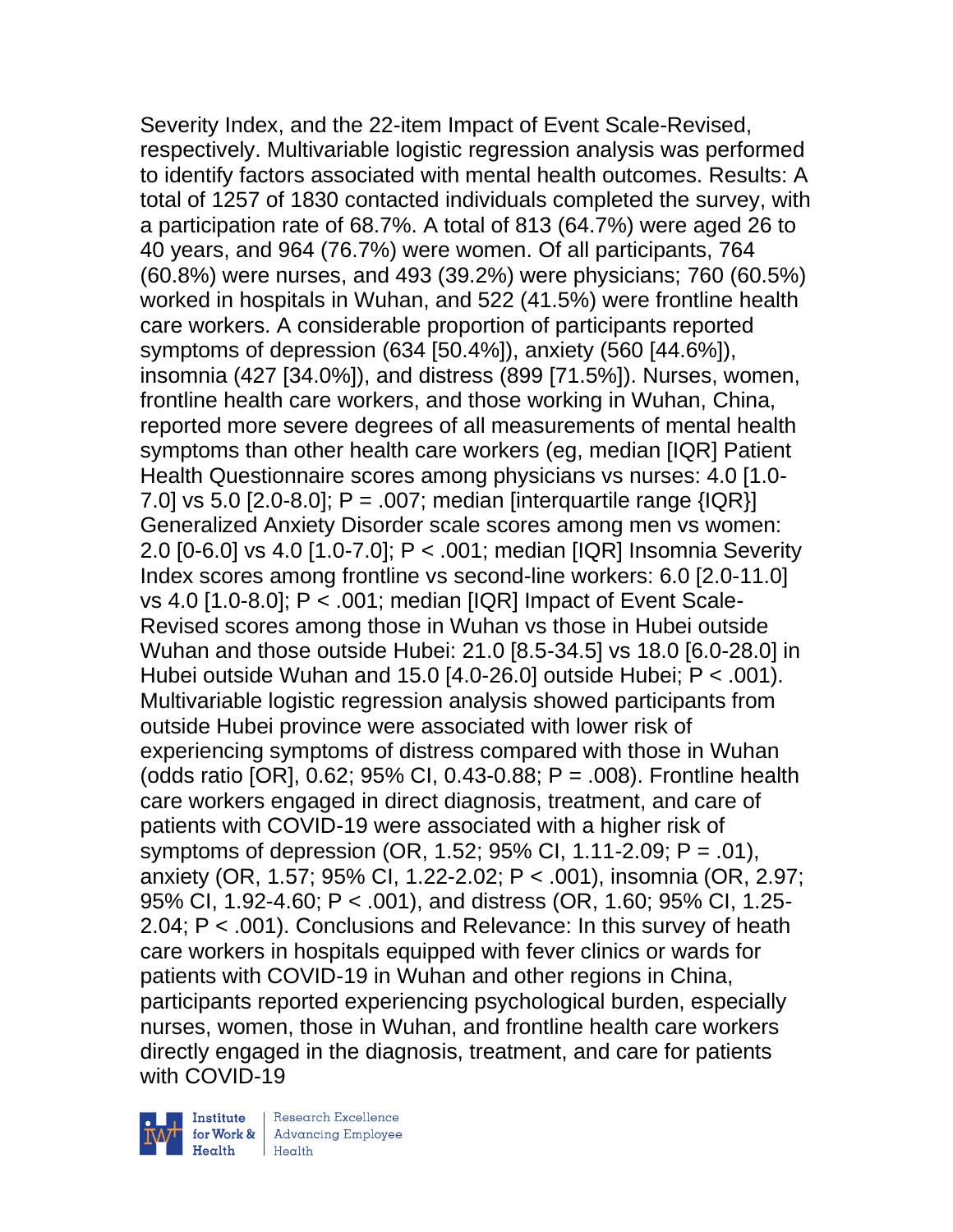**McAllister A. Gatekeeping disability income support: a conceptual model. Social Policy & Administration. 2020; 54(3):327-344.** 

**<https://doi.org/10.1111/spol.12527>** 

**Musselwhite C, Avineri E, and Susilo Y. Editorial JTH 16: the Coronavirus Disease COVID-19 and implications for transport and health. Journal of Transport & Health. 2020; 16:100853. <https://doi.org/10.1016/j.jth.2020.100853> [open access]**

**Perlini C, Donisi V, Rossetti MG, Moltrasio C, Bellani M, and Brambilla P. The potential role of EMDR on trauma in affective disorders: a narrative review. Journal of Affective Disorders. 2020; 269:1-11.** 

**<https://doi.org/10.1016/j.jad.2020.03.001>** 

Abstract: BACKGROUND: Eye Movement Desensitization and Reprocessing (EMDR) is a psychotherapeutic approach that has originally been developed to treat post-traumatic stress disorder (PTSD). Recently it has been suggested as a complementary therapy in a wide range of clinical conditions. In particular, affective disorders as bipolar disorder (BD) and major depressive disorder (MDD) have a higher lifetime prevalence of traumatic or stressful life events (SLEs) compared to the general population, which makes them good candidates for the application of EMDR. METHODS: A bibliographic search on PUBMED, Scopus, and ScienceDirect of studies applying EMDR to people with a primary diagnosis of bipolar disorder (BD) and major depressive disorder (MDD) (with or without a comorbid PTSD) was conducted. RESULTS: Literature search retrieved 15 studies, of which 3 were focused on BD and 12 on MDD. Overall, they suggest EMDR as an effective tool in reducing trauma-related but also manic and depressive symptoms, with few effect sides and high adherence rates. LIMITATIONS: Few small studies exist with heterogeneous and not gold-standard methodology, especially for BD. CONCLUSIONS: Overall, retrieved studies can be considered as first attempts at investigating the applicability of EMDR in affective disorders. Although far to be conclusive, preliminary evidence suggests EMDR as a useful adjunctive approach in the treatment of BD and MDD, especially when other treatments have failed. It is now

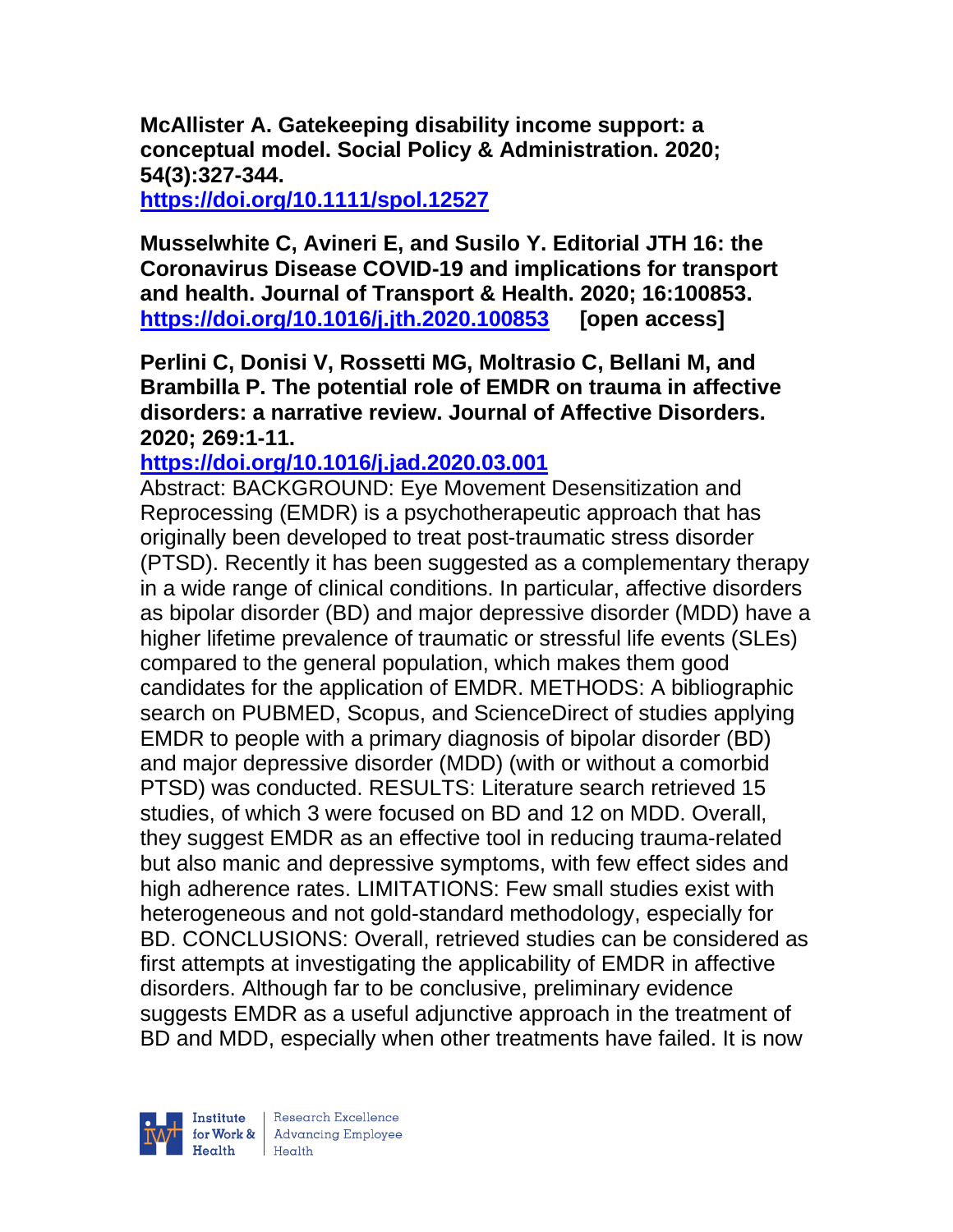the time to implement such trauma-focused therapy to larger samples of patients using more rigorous methods

#### **Stetten N, Pomeranz J, Moorhouse M, Yurasek A, and Blue AV. The level of evidence of medical marijuana use for treating disabilities: a scoping review. Disability and Rehabilitation. 2020; 42(9):1190-1201.**

#### **<https://doi.org/10.1080/09638288.2018.1523952>**

Abstract: Purpose: Twenty-nine states have bypassed federal regulations by legalizing marijuana (MJ) either medicinally, recreationally or both. The FDA states that there is no empirical evidence that MJ is effective to treat these disorders. With over a billion individuals living with a disability across the globe, it is crucial to fully research the efficaciousness and safety of medical MJ to treat this population. The purpose to present the results of a scoping review of studies focused on the levels of evidence currently available on medical MJ's efficacy in treatment across a large range of disabilities. Methods: Databases were searched for research articles on the current level of evidence to support medical MJ use among people with disabilities. Results: Forty-one peer reviewed articles met the inclusion criteria. Articles focused on attention deficit hyperactivity disorder, post-traumatic stress disorder, depression, schizophrenia, spinal cord injury, multiple sclerosis/movement disorders, fibromyalgia, epilepsy, with some that focused on multiple disabilities. Conclusions: The level of evidence for the use of medical MJ among people with disabilities varies greatly, and has a clear lack of methodologically sound studies. Overall, medical MJ does not improve the level of functioning, but it may improve the overall quality of life for people with disabilities. Implications for Rehabilitation Epilepsy can be a disabling chronic disorder which not only impacts physically but can restricts quality of life. Quality of life is diminished even more with treatment resistant epilepsy. Chronic pain is the leading cause of disability and is the most common cause of longterm disability. There is sufficient evidence that medical marijuana is effective in treating epileptic seizures and chronic pain. Medical marijuana may improve the level of functioning and quality of life for individuals with certain disabilities



| Research Excellence for Work & Advancing Employee<br>Health Health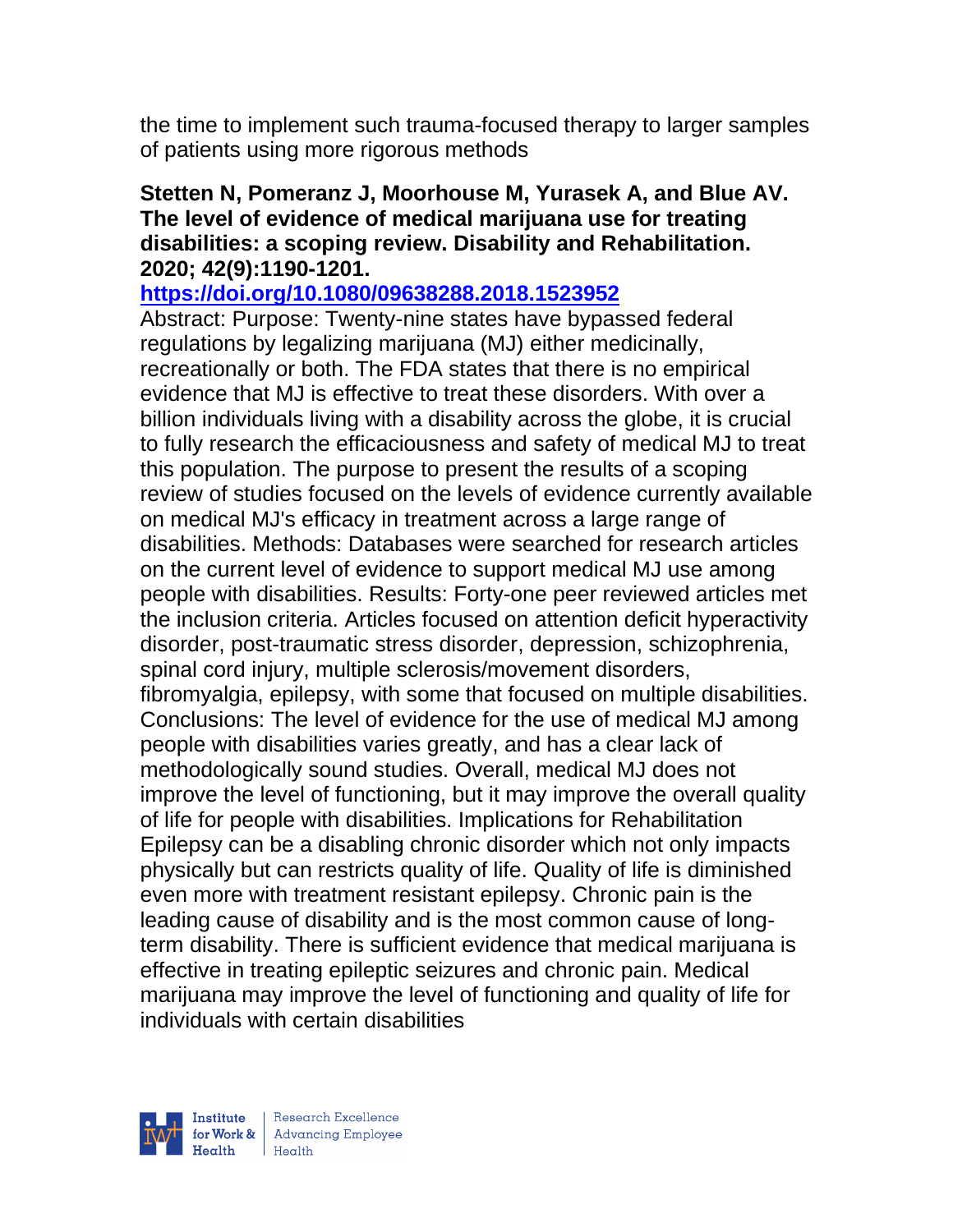**Whittenburg HN, Cimera RE, Willis C, Taylor J, and Thoma CA. Comparing employment outcomes for youth with learning disabilities and postsecondary educational experience. Journal of Vocational Rehabilitation. 2020; 52(3):303-315. <https://doi.org/10.3233/JVR-201079>** 

**Wippich C, Rissler J, Koppisch D, and Breuer D. Estimating respirable dust exposure from inhalable dust exposure. Annals of Work Exposures and Health. 2020; 64(4):430-444. <https://doi.org/10.1093/annweh/wxaa016> 0 [open access]** Abstract: In the sector of occupational safety and health only a limited amount of studies are concerned with the conversion of inhalable to respirable dust. This conversion is of high importance for retrospective evaluations of exposure levels or of occupational diseases. For this reason a possibility to convert inhalable into respirable dust is discussed in this study. To determine conversion functions from inhalable to respirable dust fractions, 15 120 parallel measurements in the exposure database MEGA (maintained at the Institute for Occupational Safety and Health of the German Social Accident Insurance) are investigated by regression analysis. For this purpose, the whole data set is split into the influencing factors working activity and material. Inhalable dust is the most important predictor variable and shows an adjusted coefficient of determination of 0.585 (R2 adjusted to sample size). Further improvement of the model is gained, when the data set is split into six working activities and three material groups (e.g. high temperature processing, adj. R2 = 0.668). The combination of these two variables leads to a group of data concerned with high temperature processing with metal, which gives rise to a better description than the whole data set (adj. R2 = 0.706). Although it is not possible to refine these groups further systematically, seven improved groups are formed by trial and error, with adj. R2 between 0.733 and 0.835: soldering, casting (metalworking), welding, high temperature cutting, blasting, chiseling/embossing, and wire drawing. The conversion functions for the seven groups are appropriate candidates for data reconstruction and retrospective exposure assessment. However, this is restricted to a careful analysis of the working conditions. All conversion functions are power functions with exponents between 0.454 and 0.946. Thus,